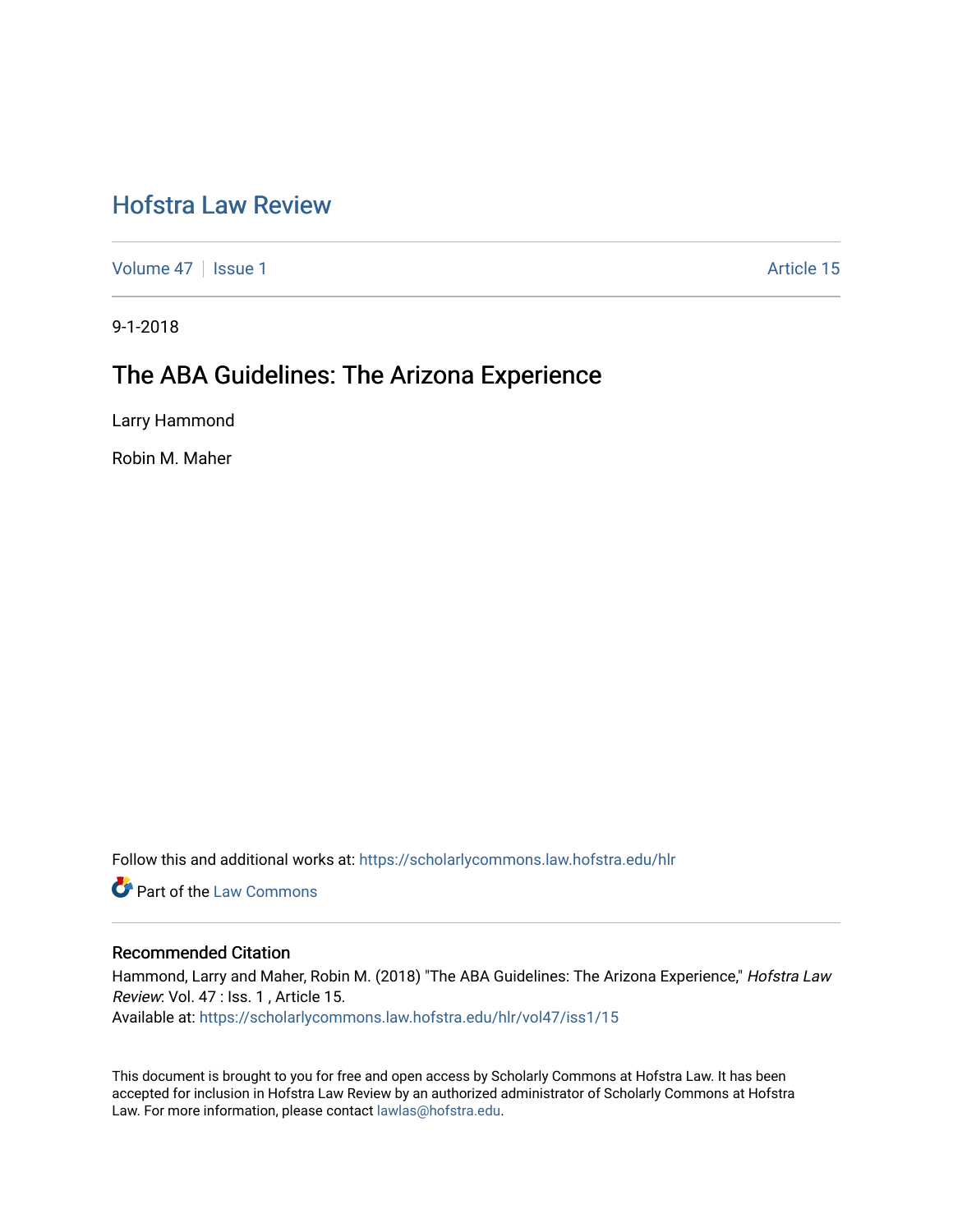### THE *ABA GUIDELINES:* THE **ARIZONA EXPERIENCE**

*Larry Hammond\* Robin M Maher\*\**

The American Bar Association's ("ABA") *Guidelines for the Appointment and Performance of Defense Counsel in Death Penalty Cases'* were published in **2003** to both acclaim and derision. Criticized in some quarters as mandating an unaffordable "Cadillac" defense undeserved by capital defendants and death-sentenced prisoners,<sup>2</sup> they were also celebrated **by** a capital defender community whose hardlearned lessons and years of diligent work were reflected in the *Guidelines.<sup>3</sup>*

In Arizona, this much-needed blueprint of effective representation and standard of care for death penalty defense was largely ignored when first published.4 Today, fifteen years later, quite the opposite is true. This

<sup>\*</sup> Larry Hammond is the senior criminal defense lawyer at Osborn Maledon in Phoenix, Arizona. He has served as the Chair of the Arizona State Bar Indigent Defense Task Force since 1995 and has been a board member of the Arizona Capital Representation Project since its founding in 1989.

<sup>\*\*</sup> Robin M. Maher is a capital defense lawyer and Professorial Lecturer in Law at the George Washington University Law School. Ms. Maher was the Director of the American Bar Association Death Penalty Representation Project from 2001 to 2014 where she led the effort that produced the *ABA Guidelines for the Appointment and Performance of Defense Counsel in Death Penalty Cases.*

<sup>1.</sup> Am. Bar Ass'n, *Guidelines for the Appointment and Performance of Defense Counsel in Death Penalty Cases* (rev. 2003), 31 HOFSTRA L. REv. 913 (2003) [hereinafter *ABA Guidelines].*

*<sup>2.</sup> See* Robin M. Maher, *Improving State Capital Counsel Systems Through the Use of the ABA Guidelines,* 42 HOFSTRA L. REv. 419,419-20 (2013).

*<sup>3.</sup> See id.* at 420-21.

<sup>4.</sup> In order to overcome this, both authors met starting in 2003 with various stakeholders including members of the Arizona Supreme Court, the Presiding Criminal Judge in Maricopa County, the leaders of several of the public defender offices, and leading members of the Arizona State Bar Board of Governors. This early outreach and dialogue was invaluable in gaining a consensus among all elements of the criminal justice community that implementation of the *Guidelines* would serve all of their interests. *See* Eric M. Freedman, *Symposium Introduction,* 46 HOFSTRA L. REv. 1097, 1103 (2018). That consensus, in turn was indispensable to the decision of the highly influential Arizona Bar to support the petition to the Arizona Supreme Court described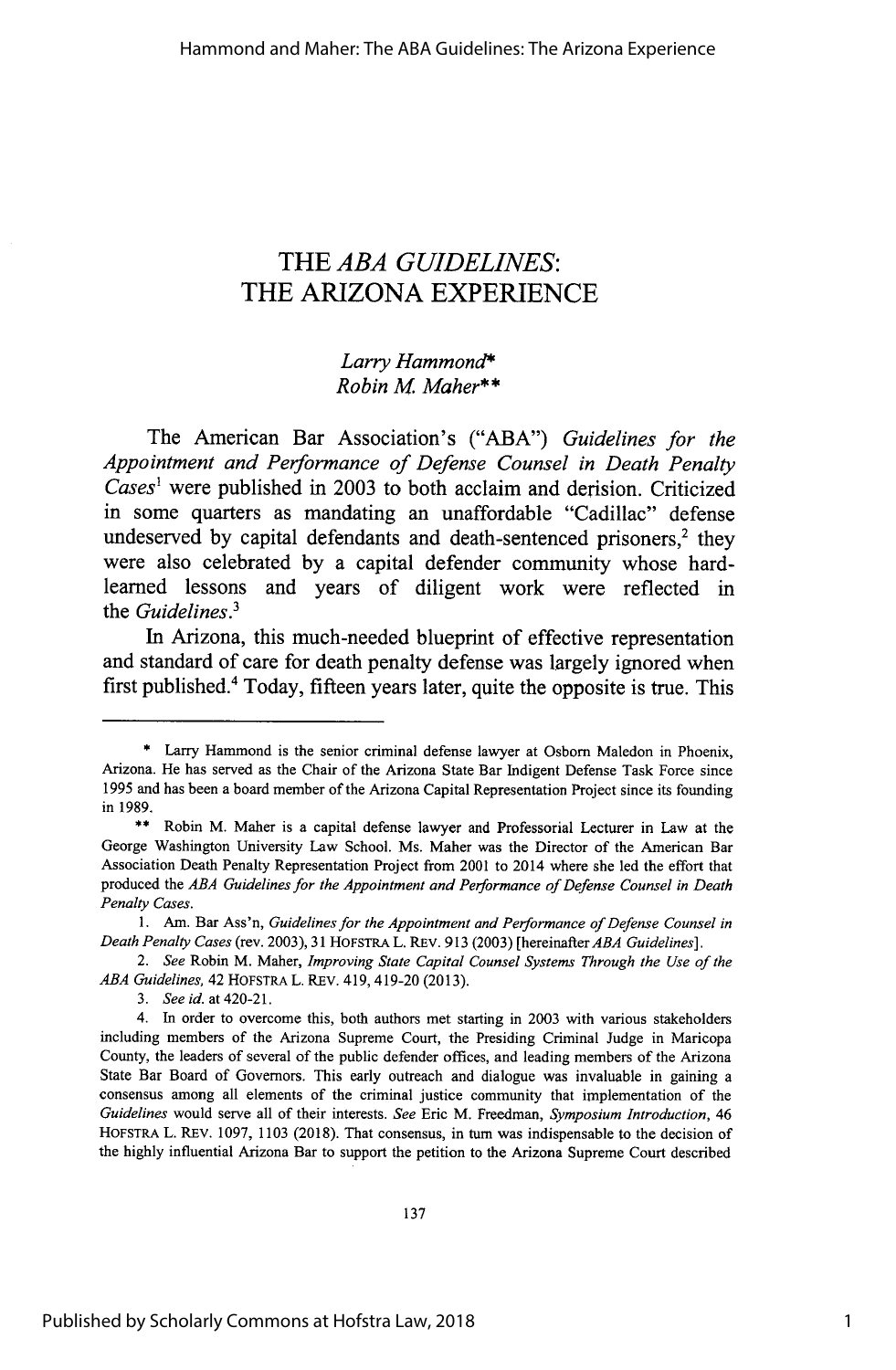#### *HOFSTRA LAW RE VIEW*

Article traces the migration of this State from a largely standardless death penalty defense community to one where most defendants have a reasonable expectation of being represented by a defense team with the training and resources necessary for this most challenging aspect of criminal defense. The Arizona story is one of important successessuccesses that have helped firmly to establish rules for the performance of capital defenders. It is also a story of instructive mistakes and missed opportunities that have left too many Arizona death row prisoners without the relief they deserve.

First, it may be useful for readers to know a few of the characteristics of Arizona's death penalty system. The Arizona death row population count is over 120 men and women, making it the eighth largest among the States.<sup>5</sup> Year in and year out, the most populous counties in Arizona-Pima County (Tucson) and Maricopa County (Phoenix)-have been among the handful of counties that lead the nation in the numbers of death penalty prosecutions.<sup>6</sup> Possibly most telling is the fact that Arizona is also a state with one of the highest rates of appellate and post-conviction reversals of death penalty convictions and sentences— $120$  by one recent count.<sup>7</sup> Many of these cases can be traced to the constitutionally ineffective performance of Arizona defense lawyers.<sup>8</sup> Some of the convictions and sentences of those still populating Arizona's death row will be set aside. Many others, however, will see no relief.

Unlike many of its sister states that re-established the death penalty in the 1970s, more than half of the funding for indigent defense in Arizona came from county governments.<sup>9</sup> There was no state funding for

138

*infra* text accompanying note 39.

*<sup>5.</sup> See Facts About the Death Penalty,* DEATH PENALTY INFO. CTR., http://deathpenalty info.org/documents/FactSheet.pdf (last updated Oct. 11, 2018).

*<sup>6.</sup> See American FactFinder: 2017 Population Estimates,* U.S. CENSUS BUREAU, https:// www.census.gov/data/tables/2017/demo/popest/counties-detail.html#tables (last visited Nov. 10, 2018); *America's Top Five Deadliest Prosecutors: How Overzeajous Personalities Drive the Death Penalty,* FAIR PUNISHMENT PROJECT (June 2016), http://fairpunishment.org/wp-content/ uploads/2016/06/FPP-Top5Report FINAL.pdf (noting that Pima County prosecutor Kenneth Peasley obtained ten death sentences, earning him the reputation of the "death-penalty machine," and that Jeanette Gallagher, the head of the Maricopa County's Capital Case Unit, gained nine death sentences, apparently "more than any other active prosecutor in Arizona in the last decade" (internal quotation marks omitted) (footnote omitted)).

<sup>7.</sup> TRACY J. SNELL, **U.S.** DEP'T OF JUST., BUREAU OF JUST. STATS., CAPITAL PUNISHMENT, 2013 **-** STATISTICAL TABLES 20 (2014), https://www.bjs.gov/content/pub/pdf/cpl3st.pdf (count from 1973-2013).

*<sup>8.</sup> See, e.g.,* White v. Ryan, No. 15-99011, slip op. at 11, 55, 60-61 (9th Cir. July 11, 2018); Vega v. Ryan, 757 F.3d 960, 974 (9th Cir. 2014).

<sup>9.</sup> MAREA L. BEEMAN ET AL., RATES OF COMPENSATION FOR COURT-APPOINTED COUNSEL IN CAPITAL CASES AT TRIAL: A STATE-BY-STATE OVERVIEW 7 (1999); *cf ABA Guidelines, supra*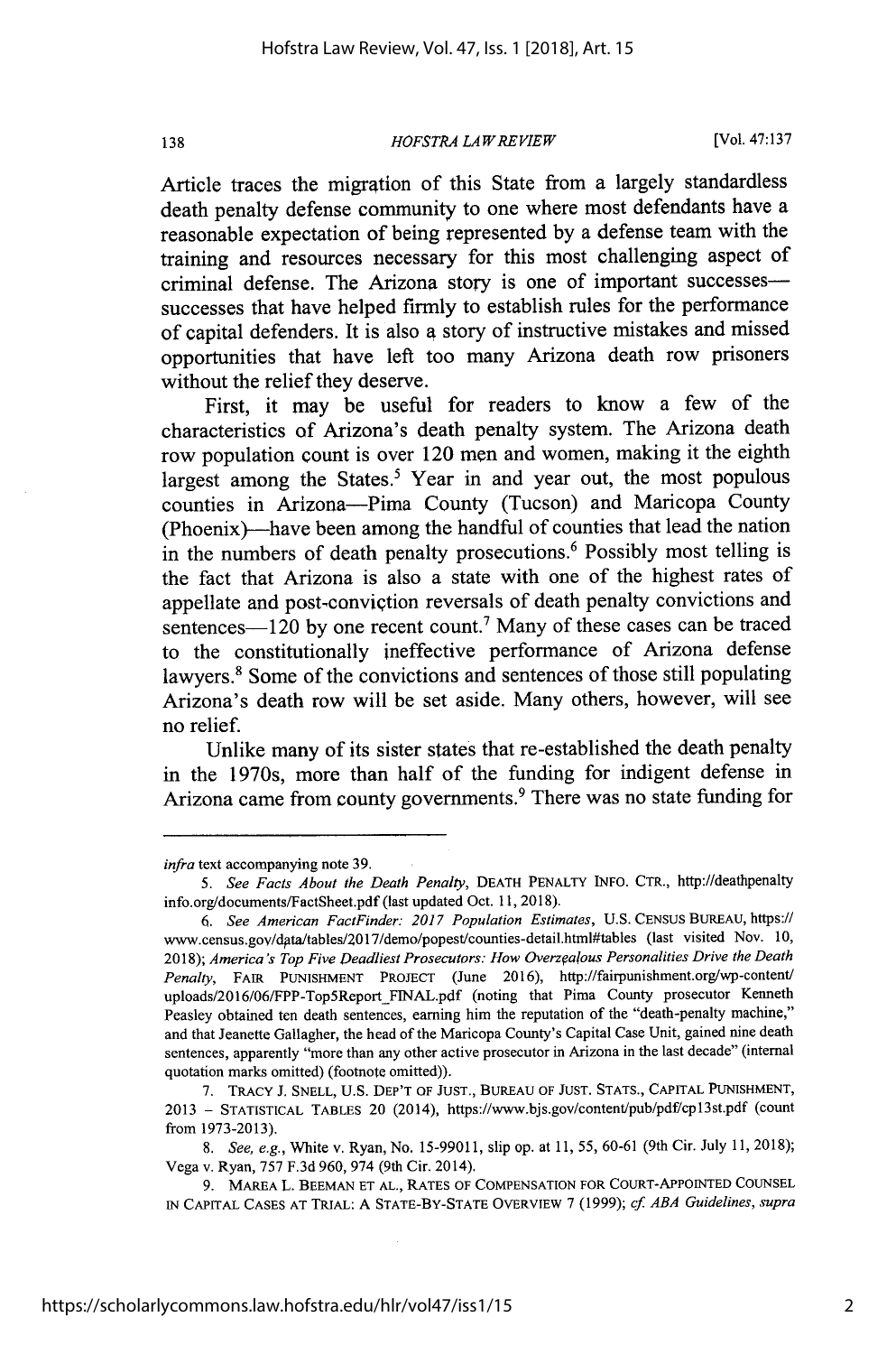#### *THE ARIZONA EXPERIENCE*

any aspect of capital defense.<sup>10</sup> And, as a consequence, there were virtually no statewide standards for the selection and performance of lawyers appointed to represent defendants in these cases. That began to change when Congress passed the Antiterrorism and Effective Death Penalty Act of 1996 ("AEDPA").<sup>11</sup> That statute afforded states like Arizona the opportunity to shorten and curtail federal habeas corpus review if they were able to demonstrate that defendants convicted and sentenced to death would have competent lawyers at the state postconviction stage, and those lawyers would have adequate funding to provide assistance in the state level review.12

In Arizona, the Legislature's first efforts to establish a system for the appointment of post-conviction death penalty lawyers occurred in the mid-1990s. As a first step, the Arizona Legislature passed a bill designed to create the first statewide post-conviction capital defense office.<sup>13</sup> It would have been an extraordinary achievement in a state that had never theretofore recognized responsibility for funding capital defense. The historic moment was not to happen. The Governor vetoed the bill.<sup>14</sup> In its place, another bill was passed and signed by the Governor. This law imposed minimal qualification requirements and tasked the Arizona Supreme Court with the responsibility of compiling and administering a system for the appointment of qualified lawyers.<sup>15</sup> The law also authorized the Supreme Court to establish additional qualification requirements.<sup>16</sup> The Court promptly amended Arizona's criminal rules to add additional requirements for post-conviction capital defense

note 1, at 941 (Commentary to Guideline 2.1: urging that capital defense be funded on a statewide basis, and noting with extensive citation that "[n]ational professional groups concerned with criminal justice issues have for decades advocated that defender services be organized on a statewide basis.").

<sup>10.</sup> BEEMAN ET AL., *supra* note 9, at 7.

<sup>11.</sup> Pub. L. No. 104-132, 110 Stat. 1214 (codified in scattered sections of 28 U.S.C.).

<sup>12.</sup> *See* 28 U.S.C. §§ 2261-62, 2263, 2265-66. *But see* Bryan A. Stevenson, *The Politics of Fear and Death: Successive Problems in Capital Federal Habeas Corpus Cases,* 77 N.Y.U. L. REV. 699, 788 (2002) ("[E]ven though AEDPA permits states to curtail federal habeas corpus review in capital cases by improving the availability of adequately funded, competent counsel for indigent capital defendants in state postconviction proceedings, no state has managed to qualify yet and few states have even sought to qualify." (footnotes omitted)); *see also* Eric M. Freedman, *Add Resources and Apply Them Systemically: Governments' Responsibilities Under the Revised ABA Capital Defense Representation Guidelines,* 31 HOFSTRA L. REV. 1097, 1100 n. 11(2003) (listing decided cases).

<sup>13.</sup> S.B. 1349, 42nd Leg., 2d Reg. Sess. (Aiz. 1996); *see also* John A. Stookey & Larry A. Hammond, *Rethinking Arizona's System of Indigent Representation*, ARIZ. ATT'Y, Oct. 1996, at 28, 29.

<sup>14.</sup> Stookey & Hammond, *supra* note 13, at 32.

<sup>15.</sup> ARIz. REV. STAT. ANN. § 13-4041(B) (2014); Stookey & Hammond, *supra* note 13, at 32.

<sup>16.</sup> REV. STAT. § 13-4041(c).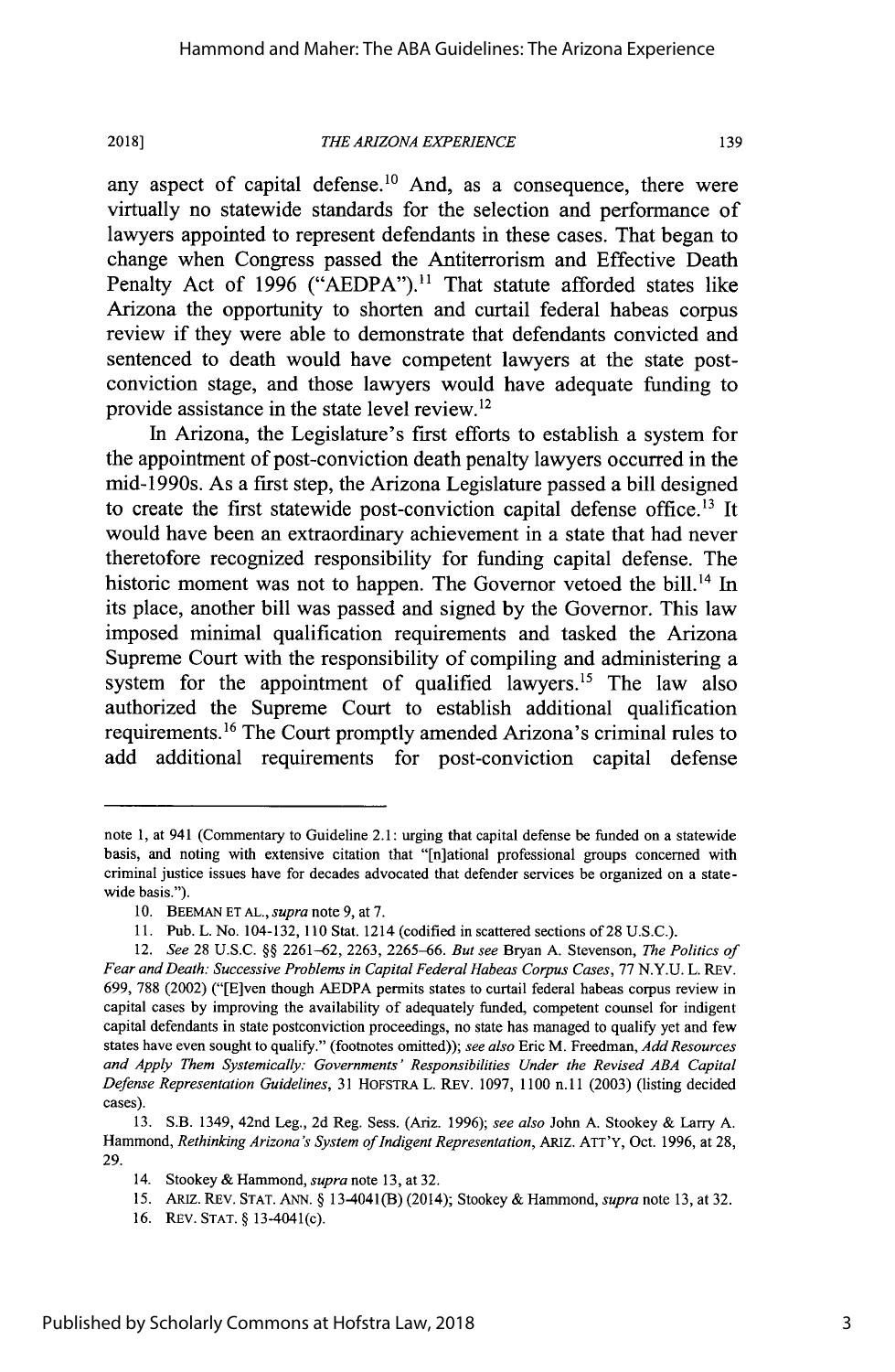*HOFSTRA LA W REVIEW*

attorneys.<sup>17</sup> Rule 6.8 became the first state rule requiring some level of experience with capital defense.<sup>18</sup>

At the same time, the Arizona Supreme Court established a committee of criminal defense community members to screen applications from lawyers wishing to receive appointments to handle capital post-conviction relief proceedings.<sup>19</sup> That effort also proved to be largely unsuccessful. The Committee received and reviewed with considerable care the applications of sixteen individual attorneys but found most to be either unqualified or qualified only to serve as second chair counsel.<sup>20</sup> Faced with a large number of death row prisoners who were awaiting the appointment of post-conviction counsel, the Supreme Court elected to appoint lawyers who were not approved by the Committee, including some who had been deemed unqualified. Within a very short period of time, the Committee was disbanded, and by 2001, there was no system for screening lawyers before appointing them.<sup>21</sup>

In addition, only very modest state funding was approved. In 1998, an hourly rate not to exceed \$100 an hour was established with a presumptive cap of 200 hours.<sup>22</sup> As a consequence of the combination of minimal qualification requirements and insufficient compensation, the performance of lawyers at the post-conviction stage remained largely unguided and inadequate.

As of the date of the publication of the *ABA Guidelines* in 2003, this was the Arizona story. While the Legislature and the Supreme Court may have wished to allow Arizona to "opt in"<sup>23</sup> to the fast track opportunities afforded by the AEDPA, in reality, there was no seriously viable statute or rule governing the performance of death penalty defenders in a state that had one of the highest rates of death penalty

140

<sup>17.</sup> Order Adopting Rule 6.8 at 1, *In re* Petition to Adopt Rule 6.8, Ariz. Rules of Criminal Procedure, No. R-96-0030 (Ariz. June 25, 1997).

<sup>18.</sup> *Id.*

*<sup>19.</sup> See id.* at 2; *see also In re* Comm. on the Appointment of Counsel for Indigent Defendants in Capital Cases, No. 96-63 (Ariz. 1996).

<sup>20.</sup> *See* John A. Stookey & Larry A. Hammond, *Arizona's Crisis in Indigent Capital Representation, AIUZ.* ATT'Y, Mar. 1998, at 16, 19.

<sup>21.</sup> *In re* Disbanding of the Comm. on the Appointment of Counsel for Indigent Defendants in Capital Cases, No. 2001-55 (Ariz. May 9, 2001).

<sup>22.</sup> ARIZ. REV. STAT. ANN. § 13-4041(B) (2012). It is important to note that the language referencing the presumptive cap of 200 hours was removed in 2014. *See* REv. STAT. § 13-4041(B); **cf** *ABA Guidelines, supra* note 1, at 981 (Guideline 9.1 .B. 1: "Flat fees, caps on compensation, and lump-sum contracts are improper in death penalty cases."). The accompanying Commentary explains, "[t]he Guideline's strong disapproval of flat fees, statutory caps, and other arbitrary limitations on attorney compensation is based upon the adverse effect such schemes have upon effective representation." *ABA Guidelines, supra* note 1, at 987.

<sup>23.</sup> Antiterrorism and Effective Death Penalty Act of 1996, Pub. L. No. 104-132, 110 Stat. 1214.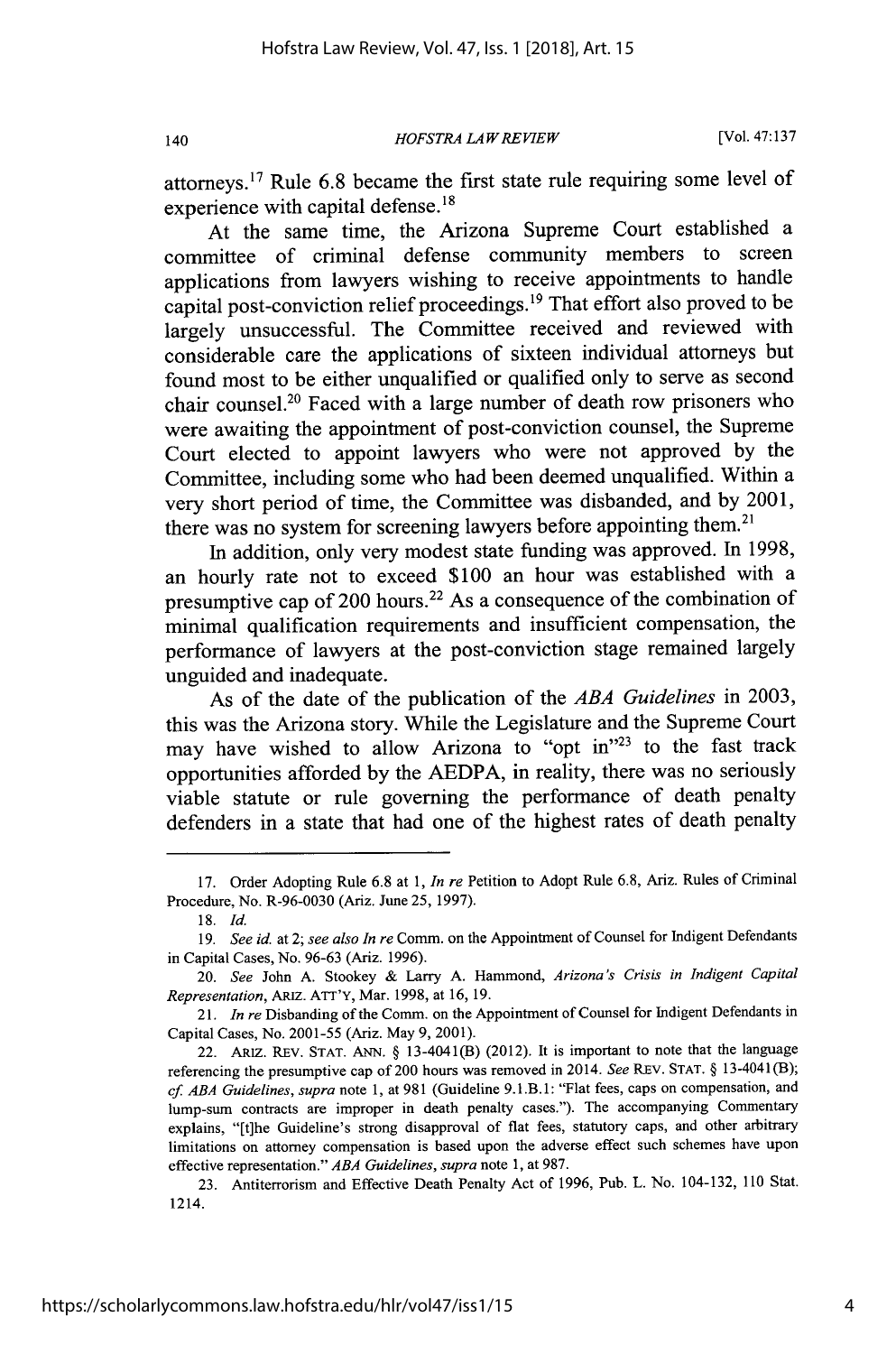#### *THE ARIZONA EXPERIENCE*

141

prosecutions. While there were minimal appointment requirements and funding for those who accepted appointments, there were virtually no standards to guide or assess the performance of lawyers appointed to these cases.

The need for a clear statement of the standards of capital defense was apparent, and many in this State saw the critical importance of assisting in establishing guidelines. In 1989, the Arizona Capital Representation Project ("ACRP") was created—the first nonprofit organization devoted to providing training and assistance to lawyers and their capital case staffs.<sup>24</sup> In 1994-95, leaders of the Arizona State Bar joined in creating a task force of lawyers to aid in addressing issues of indigent criminal defense. Represented on that Indigent Defense Task Force ("IDTF") were the heads of public defender officers and members of the private bar who engaged in death penalty defense. Most prominent among the priorities of that Task Force was the search for qualified lawyers, funding, and standards for their performance.

The challenges of underfunded and underqualified defense counsel were not unique to Arizona, but in one respect Arizona was at an additional disadvantage. Until June of 2002, when the United States Supreme Court decision in *Ring v. Arizona*<sup>25</sup> was announced, Arizona had been one of a few states that left fact-finding in the sentencing phase of death penalty trials to judges.<sup>26</sup> As a consequence, too often defense lawyers devoted little time or attention to the investigation of mitigating circumstances, choosing to postpone that work until after the jury rendered a guilty verdict. Those who chose to defer the necessary mitigation investigation were certainly practicing in a manner well below any objective standard of care; $27$  but the daunting reality was that many practitioners had no meaningful idea and no relevant experience to guide them in this highly specialized area of death penalty defense.<sup>28</sup>

28. In Arizona, too often it appeared that neither the defense lawyers nor the judges

<sup>24.</sup> *Who We Are,* ARIZ. **CAP. REPRESENTATION PROJECT,** http://azcapitalproject.org/about (last visited Nov. 10, 2018).

<sup>25. 536</sup> U.S. 584 (2002) (overruling Walton v Arizona, 497 U.S. 639 (1990)).

<sup>26.</sup> *See id.* at 588.

<sup>27.</sup> See, e.g., Williams v. Taylor, 529 U.S. 362, 395-96 (2000) (noting that although counsel "competently handled the guilt phase of the trial," failure to begin to prepare for sentencing phase until a week before trial fell below professional standards, and counsel "did not fulfill their obligation to conduct a thorough investigation of the defendant's background"); Jermyn v. Horn, 266 F.3d 257, 275, 308 (3d Cir. 2001) (holding that counsel who confirmed that he only engaged in "minimal preparation for capital sentencing before the trial" held ineffective at penalty phase because "he did not begin to prepare for the penalty phase in a timely fashion"); Blanco v. Singletary, 943 F.2d 1477, 1501-02 (1Ith Cir. 1991) ("To save the difficult and time consuming task of assembling mitigation witnesses until after the jury's verdict in the guilt phase almost insures that witnesses will not be available.").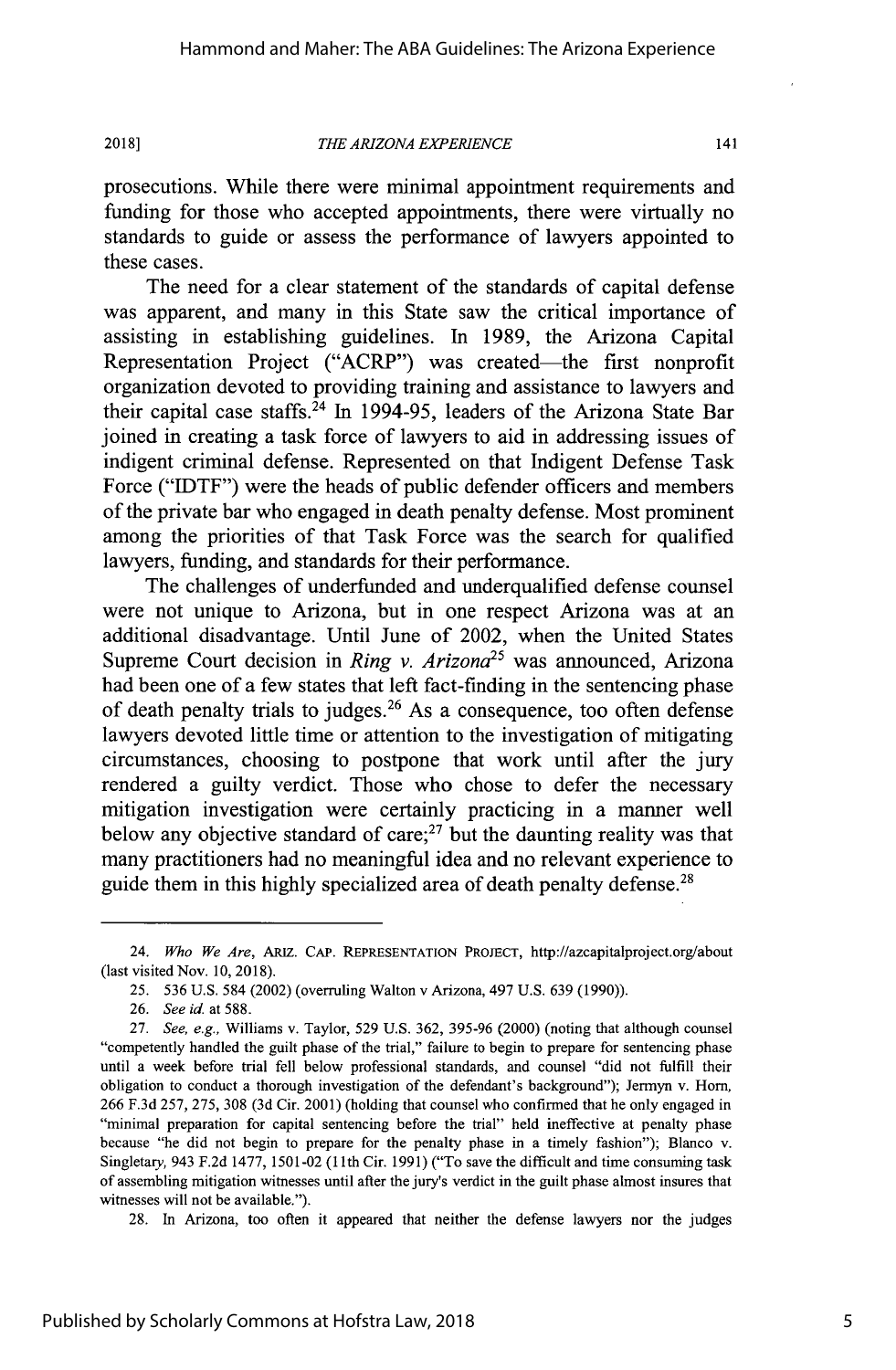*HOFSTRA LA W REVIEW*

[Vol. **47:137**

This, then, was the Arizona death penalty defense environment at the time of the publication of the *ABA Guidelines.* A statewide capital case commission had been created at the behest of Arizona's then-Attorney General (and eventual Governor), Janet Napolitano.<sup>29</sup> That Commission, populated with representatives of the prosecution and defense communities, had recommended that the Arizona Legislature address the need for funding.<sup>30</sup> The Legislature left unaddressed the obvious lack of adequate resources both for counsel and mitigation specialists.<sup>31</sup> Also ignored, as noted above, was the recommendation for the creation of a statewide post-conviction office.<sup>32</sup>

An emerging problem became an instant crisis with the election in 2004 of Andrew Thomas as the County Attorney in Maricopa County.<sup>33</sup> By 2006, in Maricopa County, the prosecution was seeking the death penalty in fully half of all charged first degree homicide cases.<sup>34</sup> Much has been written about the dramatic increase in capital prosecutions inaugurated by his term in office.<sup>35</sup> Thomas's disbarment at that point was years in the future,<sup>36</sup> and in the meantime, the courts were flooded with death penalty cases. His years in office and the sharp increase in death penalty prosecutions resulted in an unprecedented expansion of the death penalty that required solutions at every level of Arizona's criminal courts, including the identification and appointment of post-conviction defense counsel.

The ABA Death Penalty Representation Project ("Project"), observing the chaotic developments in Arizona, chose to include Arizona as one state where its resources might prove helpful.<sup>37</sup> Among

appreciated the essential role of mitigation. The *Guidelines* were published in the hope that practitioners would understand that mitigation was an essential element of the defense case from the beginning. *See ABA Guidelines, supra* note 1, at 1047-48 (Commentary to ABA Guideline 10.10.1). Unmistakably, the development of the mitigation investigation should have commenced immediately. *See id.* at 959 (Commentary to ABA Guideline 4.1).

<sup>29.</sup> OFFICE OF THE ATTORNEY GEN., STATE OF ARIZ., CAPITAL CASE COMM'N, FINAL REPORT 1 (2002). *See generally* Jahna Berry, *Death-Penalty Backlog Strains Justice System, ARIZ.* REPUBLIC (Feb. 22, 2007).

<sup>30.</sup> OFFICE OF THE ATTORNEY GEN., *supra* note 29, at 1, 14.

<sup>31.</sup> *SeeARIz.* REv. STAT. ANN. § 13-4041 (2014).

<sup>32.</sup> *See id.*

<sup>33.</sup> *See* Jennifer Steinhauer, *Policy Shift on Death Penalty Overwhelms Arizona Court,* N.Y. TIMES, Mar. 5, 2007, at *A15.*

<sup>34.</sup> *See generally, e.g.,* Berry, *supra* note 29; Steinhauer, *supra* note 33.

<sup>35.</sup> Christopher Dupont & Larry Hammond, *Capital Case Crisis in Maricopa County, Arizona: A Response from the Defense,* 95 JUDICATURE 216, 217 (2012).

<sup>36.</sup> *See* Ray Stern, *Andrew Thomas and Lisa Aubuchon Disbarred -Read Panel's Opinion Here,* PHx. NEw TIMES (Apr. 10, 2012 9:22 AM), https://www.phoenixnewtimes.com/news/ andrew-thomas-and-lisa-aubuchon-disbarred-read-panels-opinion-here-6651303.

<sup>37.</sup> *Jurisdiction in Need. Arizona,* AM. BAR ASS'N, http://americanbar.org/groups/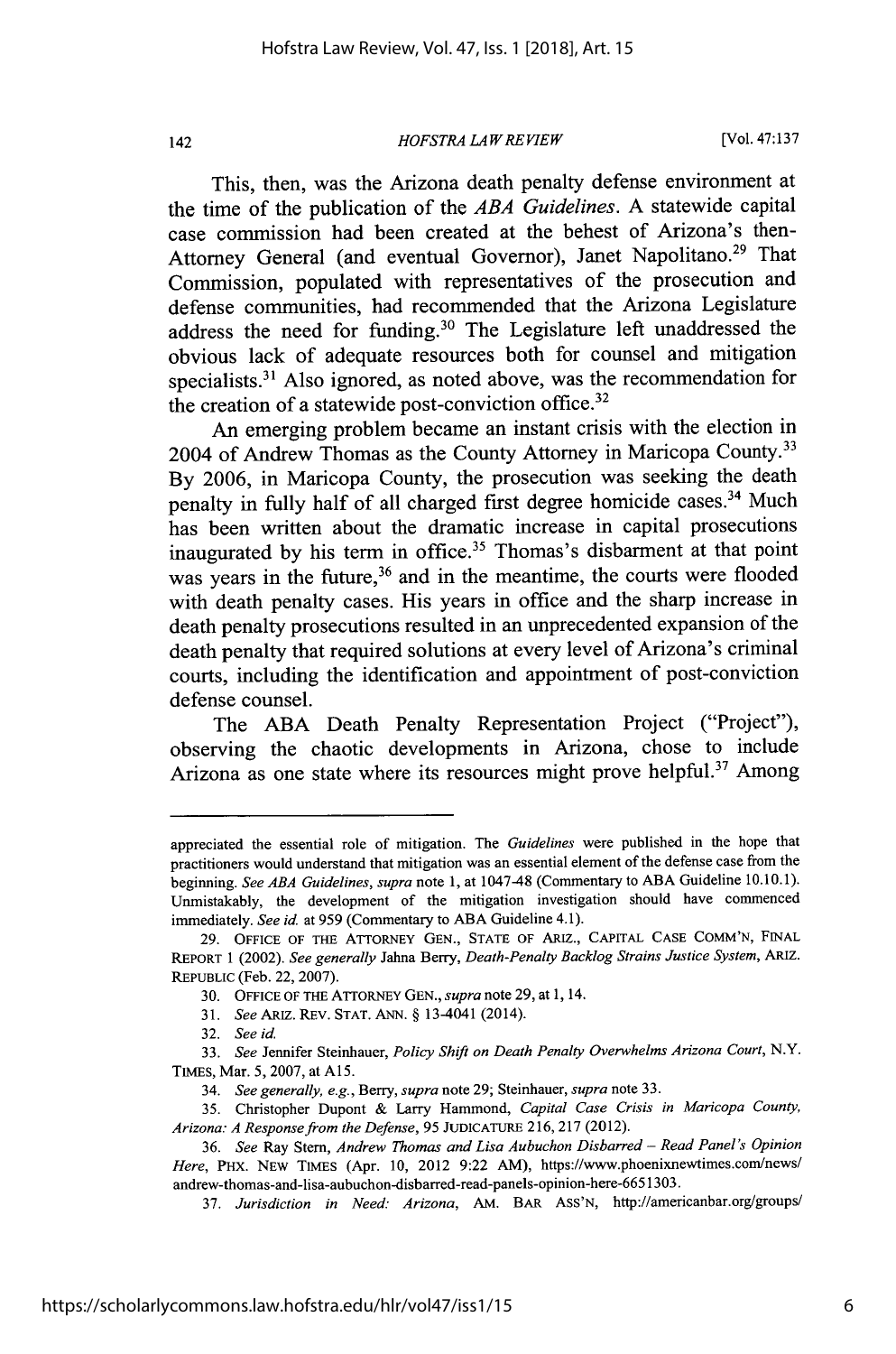#### *THE ARIZONA EXPERIENCE*

143

other things, the Project encouraged lawyers and law firms to volunteer to undertake capital post-conviction cases.<sup>38</sup> Some of those lawyers were Arizona law firms or criminal defense practitioners, but many others were law firms that had no experience in the State of Arizona or with death penalty jurisprudence and were persuaded by the Project to represent death-sentenced prisoners on a pro bono basis. The Project's greatest single accomplishment, however, was the successful petition, supported by members of the IDTF and the Arizona Bar, to the Arizona Supreme Court to amend the State's Rules of Criminal Procedure by requiring that appointed defense counsel "be familiar with and guided by the performance standards" of the *Guidelines."*

The rule change was an important step forward, but it also reflected the disappointing reluctance of Arizona courts to embrace the standard of care underlying the *Guidelines.* When proposed, the amendment to Arizona's criminal rules would have made compliance with the 2003 Guidelines mandatory.<sup>40</sup> The Supreme Court rejected this approach, adopting instead the less demanding requirement of "familiarity."<sup>41</sup> This permitted some Arizona judges to argue that the *Guidelines* were "aspirational" despite the clear statement in the Preface to the *Guidelines* themselves that they were not so intended.<sup>42</sup>

What might have been a signal change in death penalty defense in Arizona failed at least in the short term to achieve the hoped-for results. Some Superior Court judges were unprepared to acknowledge that the *Guidelines* were anything other than best practice suggestions.<sup>43</sup> Disappointingly, Arizona counties continued to appoint lawyers who had neither the training nor the resources to make the *Guidelines* a reality. This continued to be most evident at the post-conviction stage.<sup>44</sup> By the

committees/death penalty\_representation/project\_press/2009/summer/jurisdiction\_in\_needarizona.h tml (last visited Nov. 10, 2018).

<sup>38.</sup> Id.

<sup>39.</sup> ARTZ. R. CRIM. P. 6.8(a)(5); *see* Order Adopting Rule 6.8 at 2, *In re* Petition to Adopt Rule 6.8, Ariz. Rules of Criminal Procedure, No. R-96-0030 (Ariz. June 25, 1997).

<sup>40.</sup> Comment of State Bar at 2, *In re* Petition to Amend Rule 6.8 of the Ariz. Rules of Criminal Procedure, No. R-05-0031 (Ariz. May 22, 2006).

<sup>41.</sup> Order Amending Rule 6.8, Ariz. Rules of Criminal Procedure, No. R-05-003, at 1 (Sept. 18, 2006).

<sup>42.</sup> *See, e.g.,* Comment of Some Maricopa Cty. Superior Court Judges, Joined by the Staff Attorneys for the Ariz. Death Penalty Judicial Assistance Program, at *5, In re* Petition to Amend Rule 6.8 of the Ariz. Rules of Criminal Procedure, No. R-05-0031 (Ariz. June 2006) [hereinafter *Statement of Dissenting Judges]; see also* Order Denying Post-Conviction Relief, Arizona v. Andriano, (No. CR2000096032) (Maricopa Cty. Super. Ct. Nov. 1, 2014). *But see ABA Guidelines, supra* note 1, at 920 ("[T]hese Guidelines are not aspirational. Instead, they embody the current consensus about what is required to provide effective defense representation in capital cases.").

<sup>43.</sup> *See Statement of Dissenting Judges, supra* note 42, at 5.

<sup>44.</sup> *See* **CAPITAL** CASE OVERSIGHT COMM., **JOINT** REPORT **OF CAPITAL CASE** OVERSIGHT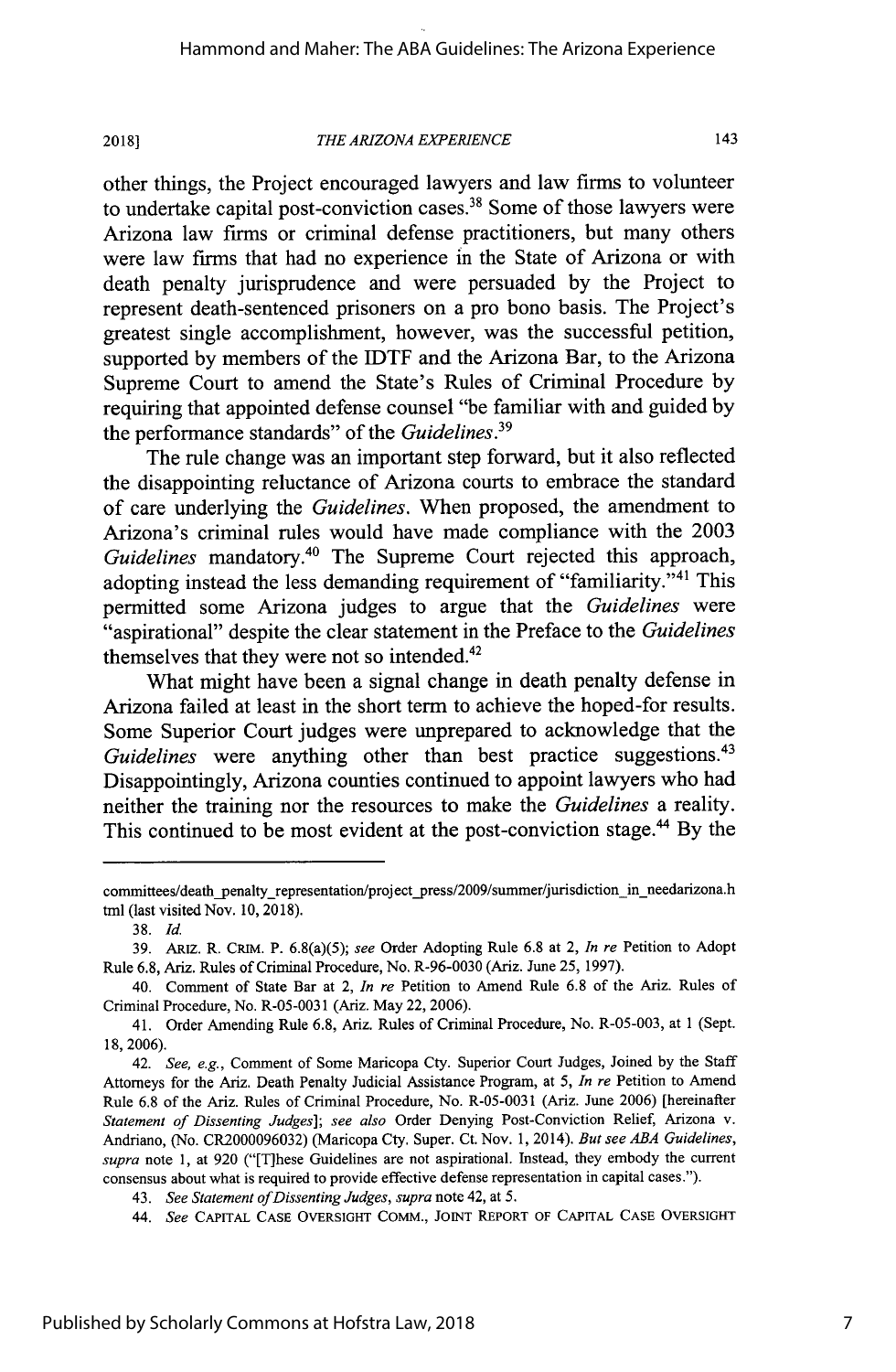*HOFSTRA LA W REVIEW*

middle of the first decade of this century, substantial numbers of death penalty verdicts had reached the state post-conviction level and lawyers were being appointed by the Supreme Court who had neither the experience nor the resources to test the ineffectiveness of trial-level representation.<sup>45</sup>

Once more the ABA played a key role in advancing reform. It selected Arizona as one of twelve states whose death penalty system was deserving of extended analysis.<sup>46</sup> To that end, researchers worked with senior members of the Arizona Bar to produce an extensive report on the state of the death penalty in Arizona.<sup>47</sup> Published in 2006, this 354-page report traced the core weaknesses of this State's death penalty system.<sup>48</sup> The authors of that report worked hard to treat the review in a factbased, empirically sound manner. That report stands as a valuable snapshot of Arizona's capital system ten years ago.<sup>49</sup>

For at least a moment, it appeared that leaders in the Legislature had come to embrace the need for at least one statewide capital postconviction office. In 2006, the first state-funded office came into existence.<sup>50</sup> Ten years had passed since the State had begun to consider the need for a statewide office and ten years since the first recommendation for a statewide post-conviction office had been vetoed by the Governor.<sup>51</sup> But even this promise of serious reform in Arizona proved to be short-lived. This new office was never given the funding or staffing to take on more than a fraction of the pending capital postconviction cases.52 Its budget supported hiring no more than three

144

COMM. **&** MARICOPA CTY. SUPERIOR **COURT** TO THE ARIZ. **JUDICIAL** CouNCL 3, 19-20 (2008).

<sup>45.</sup> *See id* at 19-20. An extensive list of ineffective lawyers appointed to capital postconviction cases in Arizona is to be found in Office of the Federal Public Defender for the State of Arizona, Opposition to the State of Arizona's Application for Opt-in Under 28 § 2265(a), Docket No. OLP 166 (filed Feb. 22, 2018).

<sup>46.</sup> *State Death Penalty Assessments,* AM. BAR ASS'N, https://www.americanbar.org/ groups/crsj/projects/death\_penalty\_due\_process\_review\_project/state\_death\_penalty\_assessments. The other eleven states are Alabama, Florida, Georgia, Indiana, Kentucky, Missouri, Ohio, Pennsylvania, Tennessee, Texas, and Virginia. *Id.*

<sup>47.</sup> AM. BAR ASS'N, EVALUATING FAIRNESS **AND** ACCURACY IN STATE DEATH PENALTY SYSTEMS: THE ARIZONA DEATH PENALTY ASSESSMENT REPORT (2006).

<sup>48.</sup> *See* id. *passim.*

<sup>49.</sup> The Members of the Assessment Team included Dr. Peg Bortner, the Director of the Arizona State University Center for Urban Inquiry ("CUr'), Thomas Zlaket, the former Chief Justice of the Arizona Supreme Court, Kent Cattani, the former head of the Arizona Attorney General's Capital Case Section (now serving on Arizona's Court of Appeals), and the former United States Attorney for the District of Arizona, Jose Rivera. Id. at 3-5. The Report focuses in detail on the shortcomings in Arizona's systems for the appointment and compensation of death penalty defense lawyers. *E.g., id* at 123-60.

*<sup>50.</sup> Id.* at 125.

*<sup>51.</sup> See* Stookey & Hammond, *supra* note 13, at 29.

*<sup>52.</sup> See* Steinhauer, *supra* note 33, at A15.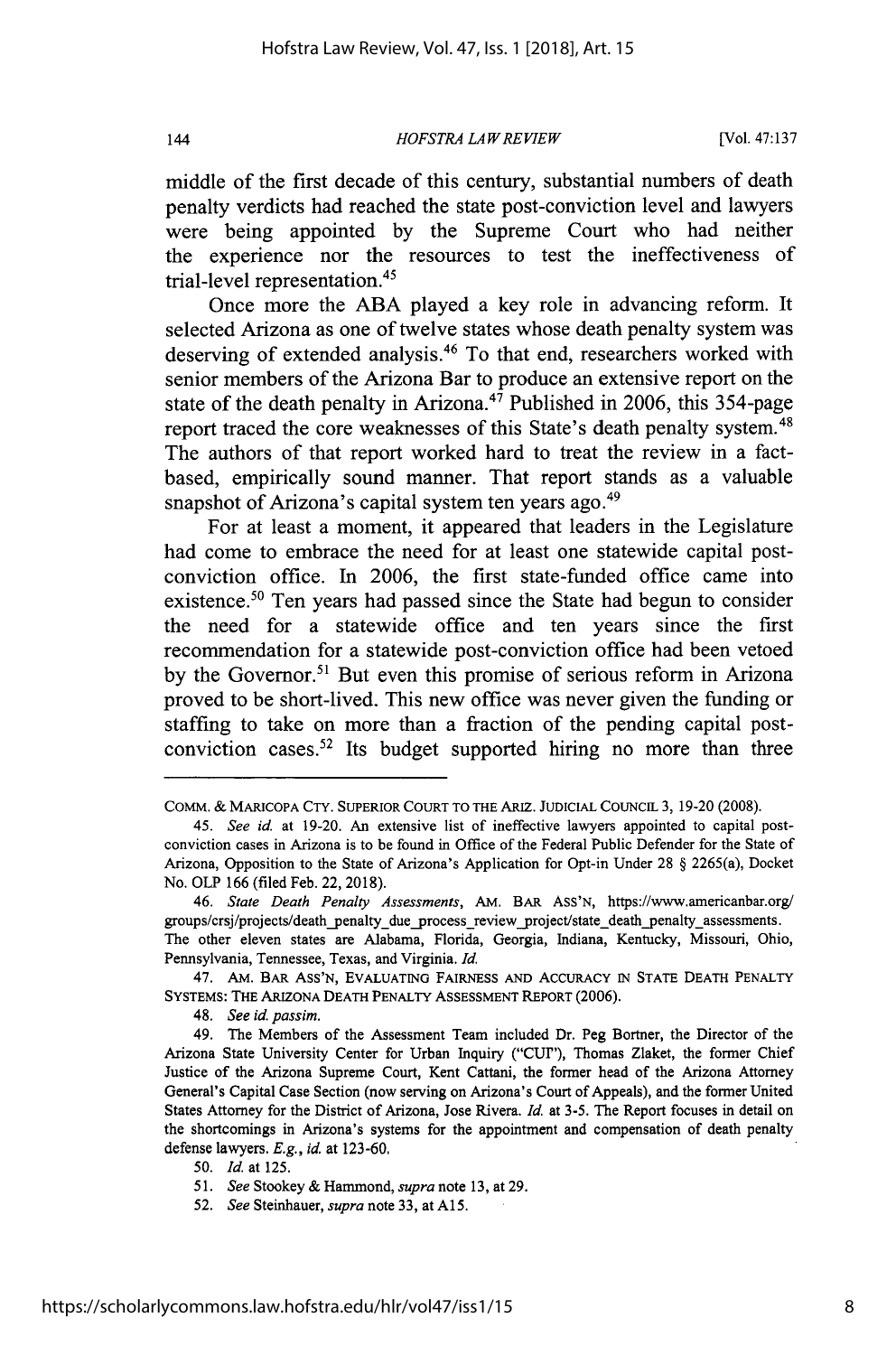#### *THE ARIZONA EXPERIENCE*

145

lawyers and a few staff members.<sup>53</sup> As a result, it could take only a miniscule percentage of the then-pending capital post-conviction cases.<sup>54</sup>

As envisioned by the office's proponents, the office would serve an important function in the training of other post-conviction lawyers. But initially, the Legislature opposed allowing the office to perform that important training function. While the office's director was ultimately successful in eliminating that prohibition, the office had neither the staff nor the time to engage meaningfully in the training and educational function. Like other efforts to reform Arizona's capital defense system, this effort came to a disappointing end. The office was disbanded when the Legislature defunded it in  $2011$ .<sup>55</sup> Thus, Arizona's only experiment with statewide support for death penalty defense ended after five years.<sup>56</sup>

Thanks in large measure to the persistent involvement of the ABA Death Penalty Representation Project, however, in 2012 the Maricopa County Superior Court agreed to adopt by Administrative Order the creation of a committee of volunteer lawyers to assist in screening lawyers who wished to represent defendants in trial and direct appeal cases.<sup>57</sup> Therefore, from 2012 forward, trial lawyers in Arizona's most populous county were certainly forced to be intimately familiar with the *ABA Guidelines.* A debt of gratitude is owed to the judges assigned to capital cases in Maricopa County. Had it not been for the determined and persistent effort of those judges, it is doubtful that any progress would have been achieved in the selection and training of death penalty lawyers.<sup>58</sup>

58. The judge most directly responsible for recommending the creation of this Committee is the Honorable Douglas Rayes. *See* Dupont & Hammond, *supra* note 35, at 219. Judge Reyes was the Maricopa County Presiding Criminal Judge in 2012. *Id.* at 219 & n.24. He is now a United States District Court Judge for the District of Arizona. *Douglas Rayes,* BALLOTPEDIA, https://ballotpedia.org/Douglas\_Rayes (last visited Nov. 10, 2018). The current Chair of the Committee is the Honorable Judge John Hannah. He has served on this Committee for all six years of the Committee's existence. Both Judge Rayes and Judge Hannah met on several occasions with the authors and with members of the Arizona State Bar's IDTF. The collaborative efforts of these judges, the ABA, and the State Bar's Committee were able to achieve in Maricopa County-Arizona's most populous County-what the State as a whole has yet to accept. The mandatory nature of the Committee's recommendations has very recently been underscored by the promulgation of an Administrative Order barring lawyers who have not been approved by the Committee from being assigned to as capital trial lawyers in Maricopa County. *In re* Approving Capital Defense Counsel, No. 2018-136 (Ariz. Super. Ct. Sept. 28, 2018).

<sup>53.</sup> *See* CAPITAL CASE OVERSIGHT CoMM., *supra* note 44, at 11.

<sup>54.</sup> *See id*

*<sup>55.</sup>* S.B. 1531, 15th Leg., 2d Reg. Sess. (Ariz. 2012).

<sup>56.</sup> *See id.*

<sup>57.</sup> *In re* Adopting a Plan for Review of Appointed Defense Counsel, No. 2012-118, at 3-4 (Ariz. Super. Ct. Aug. 10, 2012); *see also In re* Adopting a Plan for Review of Appointed Defense Counsel, No. 2014-101, at 3-4 (Ariz. Super. Ct. Aug. 6, 2014) (this Order governs the Committee's current work).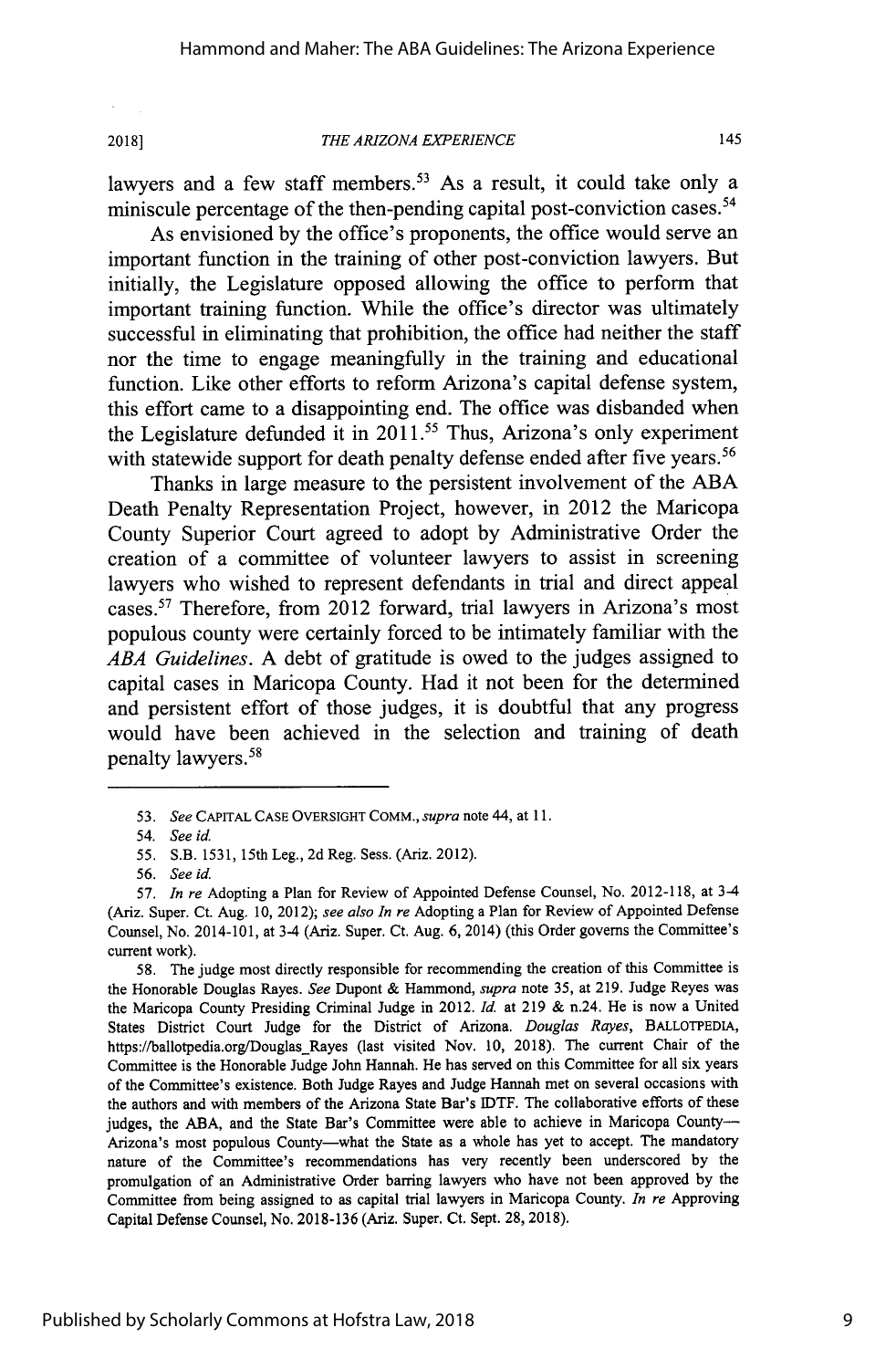*HOFSTRA LA W REVIEW*

[Vol. **47:137**

The appointment of lawyers to represent death-sentenced defendants at the post-conviction stage, however, was not directly in the purview of the county. Instead, due to the statute promulgated when the capital case crisis first began in the  $1990s$ ,<sup>59</sup> the appointment of postconviction lawyers remained in the hands of the Arizona Supreme Court.<sup>60</sup> The Maricopa County Committee offered to perform the same review process for lawyers undertaking post-conviction cases as it does for trial lawyers. Yet for reasons never made public, the Supreme Court has repeatedly declined to accept these offers.<sup>61</sup> Likewise, in other counties in Arizona, no system for screening and appointing death penalty lawyers has been adopted.

Habeas corpus has been at points in the history of criminal defense, the important last barrier against convictions born of ineffective triallevel representation.<sup>62</sup> Arizona defendants often found themselves with no remedy short of federal habeas corpus, but in many cases federal courts were barred from reviewing those cases where the *ABA Guidelines* might have been ignored or where the lawyers were patently unqualified. $63$  Barred why? Because of the ineffectiveness of the very post-conviction lawyers who failed to contest the performance of trial counsel.<sup>64</sup> This problem, however, was not unique to death-sentenced prisoners. Often, the same problems of under-funded and unqualified counsel in state court felony, noncapital cases at the post-conviction level mirrored the experiences of capital defense counsel.

One of those cases involved an inmate named Luis Martinez.<sup>65</sup> He was represented during state post-conviction proceedings by volunteer lawyers from the Arizona Justice Project.<sup>66</sup> Due to determined efforts on

63. *See, e.g.,* Coleman v. Thompson, 501 U.S. 722, 757 (1991). For an overview see generally Eric M. Freedman, Giarratano *is a Scarecrow: The Right to Counsel in State Capital Postconviction Proceedings,* 91 CORNELL L. REv. 1079 (2006).

<sup>59.</sup> REV. STAT. § 13-4041; *see supra* text accompanying note 13.

<sup>60.</sup> REv. STAT. § 13-4041.

<sup>61.</sup> No official rejection of the Maricopa County Committee's offer has been provided by the Arizona Supreme Court. When this topic has been raised at meetings of the Capital Case Oversight Committee, the unofficial explanation offered by the Court's staff has been that the existing appointment system is working adequately-a conclusion disputed by most capital defense attorneys on the Committee.

<sup>62.</sup> *See* Eric M. Freedman, *Federal Habeas Corpus in Capital Cases, in* AMERICA'S EXPERIMENT WITH CAPITAL PUNISHMENT: REFLECTIONS ON THE PAST, PRESENT AND FUTURE OF THE ULTIMATE PENAL SANCTION 577, 583-84 (James Acker et al., eds. 3d ed. 2014) (listing numerous examples).

<sup>64.</sup> *See* Freedman, *supra* note 62, at 586 (describing doctrine of procedural default).

<sup>65.</sup> Martinez v. Ryan, 566 U.S. 1, 5 (2012).

<sup>66.</sup> *See id* at 4; *ASU Professor Bob Bartels,* ARIZ. JUST. PROJECT, https://www.azjusticeproject.org/asu-professor-bob-bartels (last visited Nov. 10, 2018). The Arizona Justice Project is Arizona's statewide nonprofit innocence project. Established in 1998 by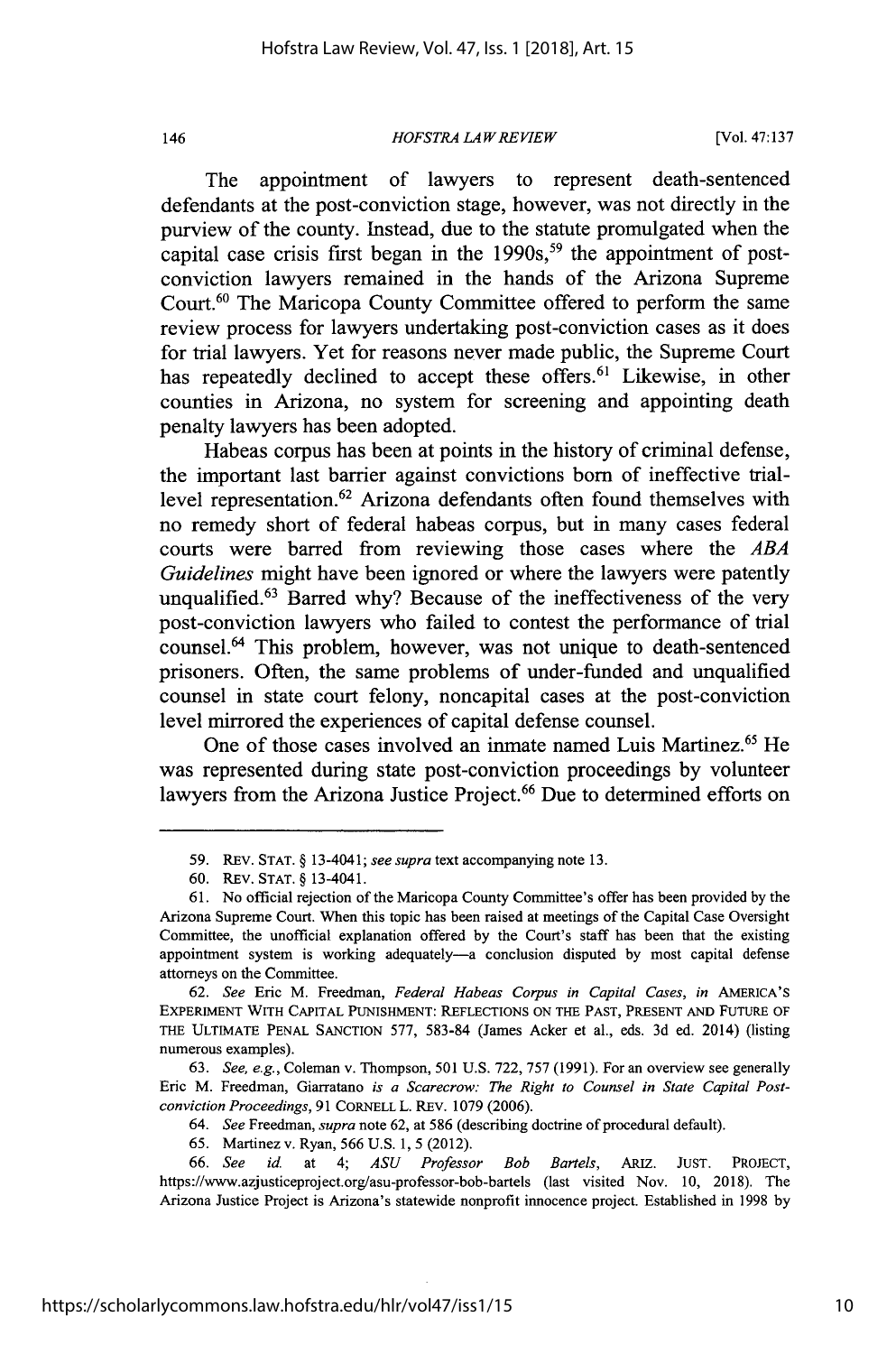#### *THE ARIZONA EXPERIENCE*

147

Mr. Martinez's behalf, his case went to the United States Supreme Court *in Martinez v. Ryan,67* a case that did not involve Arizona's death penalty.68 That case resulted in a decision that has opened the door for at least some death row prisoners with claims of ineffective trial and postconviction counsel.<sup>69</sup> Much of the burden associated with pursuing those cases has fallen to the Capital Habeas Unit **("CHU")** of Arizona's Federal Public Defender. 7° Lawyers in that **highly** respected unit are intimately conversant with the *ABA Guidelines*.<sup>71</sup> Thanks to their leadership, the State Bar recommended that the Arizona Criminal Rules be augmented to now require counsel to "be familiar with and guided by" the *Supplementary Mitigation Guidelines72* published in 2008 with the cooperation and approval of the **ABA** Death Penalty Representation Project.<sup>73</sup> The Arizona Supreme Court approved of that

Arizona Attorneys for Criminal Justice, the Project recently celebrated its 20th anniversary. *The Arizona Justice Project: We Seek Justice for the Innocent and the Wrongfully Imprisoned, ARIZ.* JUST. PROJECT, https://www.azjusticeproject.org/project (last visited Nov. 10, 2018).

<sup>67. 566</sup> U.S. 1 (2012).

<sup>68.</sup> *Id.* at 5-6. Mr. Martinez' claims of ineffective assistance of counsel at trial had been barred from consideration because it was not raised by state post-conviction counsel. *Id.* at 7-8. The Supreme Court's opinion opened the door to consideration of his claims by habeas corpus, finding that the ineffectiveness of state post-conviction counsel in an initial-review collateral proceeding constituted a sufficient cause for relief from the requirement that all claims be fully exhausted at the state court level. *Id.* at 17.

<sup>69.</sup> A discussion of the implications of the case can be found in Eric M. Freedman, *Enforcing the ABA Guidelines in Capital State Post-Conviction Proceedings After* Martinez *and* Pinholster, 41 HOFSTRA. L. REV. 591 (2013).

<sup>70.</sup> The Director of the **CHU** reports that at present his Office is handling over forty capital habeas corpus cases in which *Martinez v. Ryan* is at issue. *See* E-mail from Dale Baich, Director of the Capital Habeas Unit ("CHU") of the Arizona Public Defenders Office to Larry Hammond (Nov. 21, 2018, 11:17 AM) (on file with authors).

<sup>71.</sup> In 2013, the CHU hosted a delegation of Chinese judges and lawyers who traveled to the United States to see of the *ABA Guidelines* worked in practice. Provinces in China later adopted a version of the *Guidelines* for the defense of capital cases in China. *See generally* Jie Yang, *The Development of China's Death Penalty Representation Guidelines: A Learning Model Based on the ABA Guidelines for the Appointment and Performance of Defense Counsel in Death Penalty Cases,* 42 HOFSTRA L. REV. 589 (2013).

<sup>72.</sup> *Supplementary Guidelines for the Mitigation Function of Defense Teams in Death Penalty Cases,* 36 HOFSTRA L. REv. 677 (2008) [hereinafter *Supplementary Guidelines]; see* Robin M. Maher, *The ABA And The Supplementary Guidelines For The Mitigation Function Of Defense Teams In Death Penalty Cases,* 36 HOFSTRA L. REv. 763, 770 (2008) (describing the Supplementary Guidelines as "spell[ing] out important features of the existing standards of practice").

<sup>73.</sup> ARiz. R. CRiM. P. 6.8(a)(5); *Supplementary Guidelines, supra* note 72; *see also* Dupont & Hammond, *supra* note 35, at 219-20.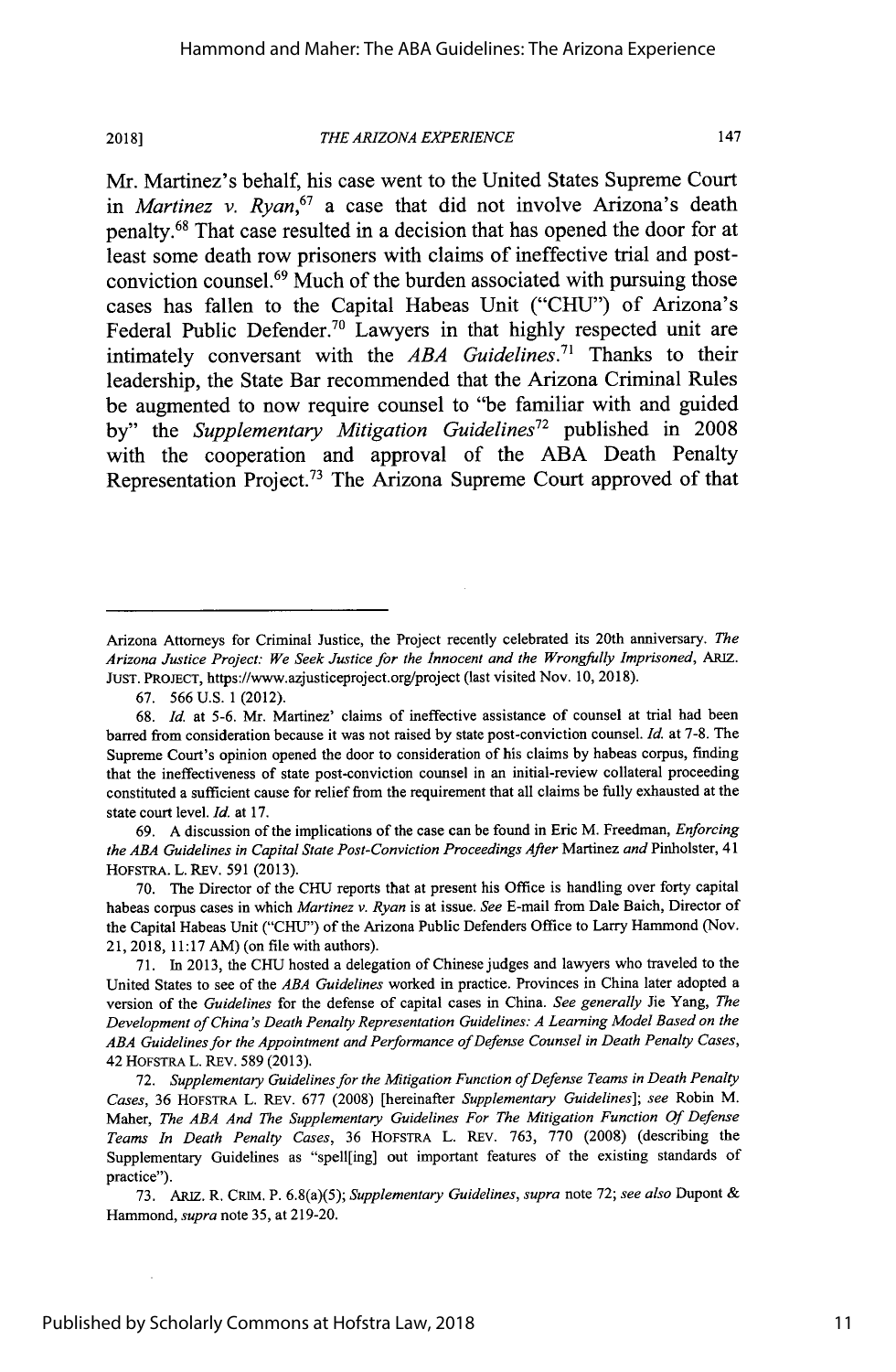*HOFSTRA LA W REVIEW*

recommendation.74 That court has yet, however, to develop statewide standards for the identification and evaluation of death penalty lawyers.

This twenty-year history in Arizona invites the question whether the *ABA Guidelines* and the work of the ABA Death Penalty Representation Project have made a material difference in Arizona. Is the quality of representation better because of these efforts? At some level, the answer is surely and resoundingly yes. At the trial court and direct appeal levels, the *ABA Guidelines* have become a reality. In Maricopa County, we have four strong Public Defender Offices.<sup>75</sup> All four participate in capital cases, and all four are staffed by attorneys for whom the *Guidelines* very much serve as their blueprint for defense. An experienced capital defense lawyer now serves as the coordinator for assuring the consistent application of the *Guidelines* in all four offices.<sup>76</sup> There is now also a training budget and resources to ensure that Arizona's trial and direct appeal lawyers understand national standards of care.<sup>77</sup> And, in those cases where the trial or direct appeal cannot be handled within one of the four offices, the appointment of counsel is guided by the list of qualified attorneys screened and approved by the Committee of practitioners established in 2012.78

The second largest County—Pima County—also has a well-staffed Public Defender sensitive to the requirements of death penalty defense.<sup>79</sup> Unlike Maricopa County's prosecutors, however, prosecutors in Pima County have elected to seek the death penalty in only the rarest cases. The most recent count of pending trial level cases charged as death penalty cases shows about 140 in Maricopa County and none in

<sup>74.</sup> *In re* Ariz. Rules of Criminal Procedure, No. R-17-0002 (Ariz. Aug. 31, 2017). The most recent Report of the Capital Case Oversight Committee was considered by the Arizona Supreme Court at the end of 2018, and preliminary reports indicate that the responsibility to identify and appoint capital post-conviction counsel will be transferred to the State's Superior Courts where screening committees can aid in the performance of that function.

<sup>75.</sup> *Advocates & Defenders,* MARICOPA COUNTY, Az., https://www.maricopa.gov/570/ Adovcates-Defenders (last visited Nov. 10, 2018).

<sup>76.</sup> John Canby, the director of this program in the Maricopa County Public Defender's Office, has been a practicing death penalty defense lawyer for almost twenty years. He is also a Board Member of the Arizona Justice Project. *John Canby,* ARIZ. JUST. PROJECT, https://www.azjusticeproject.org/asu-professor-bob-bartels (last visited Nov. 10, 2018).

<sup>77.</sup> *See ABA Guidelines, supra* note 1, at 976 (Commentary to Guideline 8.1 ("Training"): "Once an attorney has been deemed qualified to accept appointments in capital cases, the standard of practice requires counsel to regularly receive formal training in order to keep abreast of the field.")

<sup>78.</sup> *See supra* text accompanying notes 57-58.

<sup>79.</sup> *See Public Defender,* PIMA COUNTY, https://webcms.pima.gov/govemment/public\_ defender (last visited Nov. 10, 2018).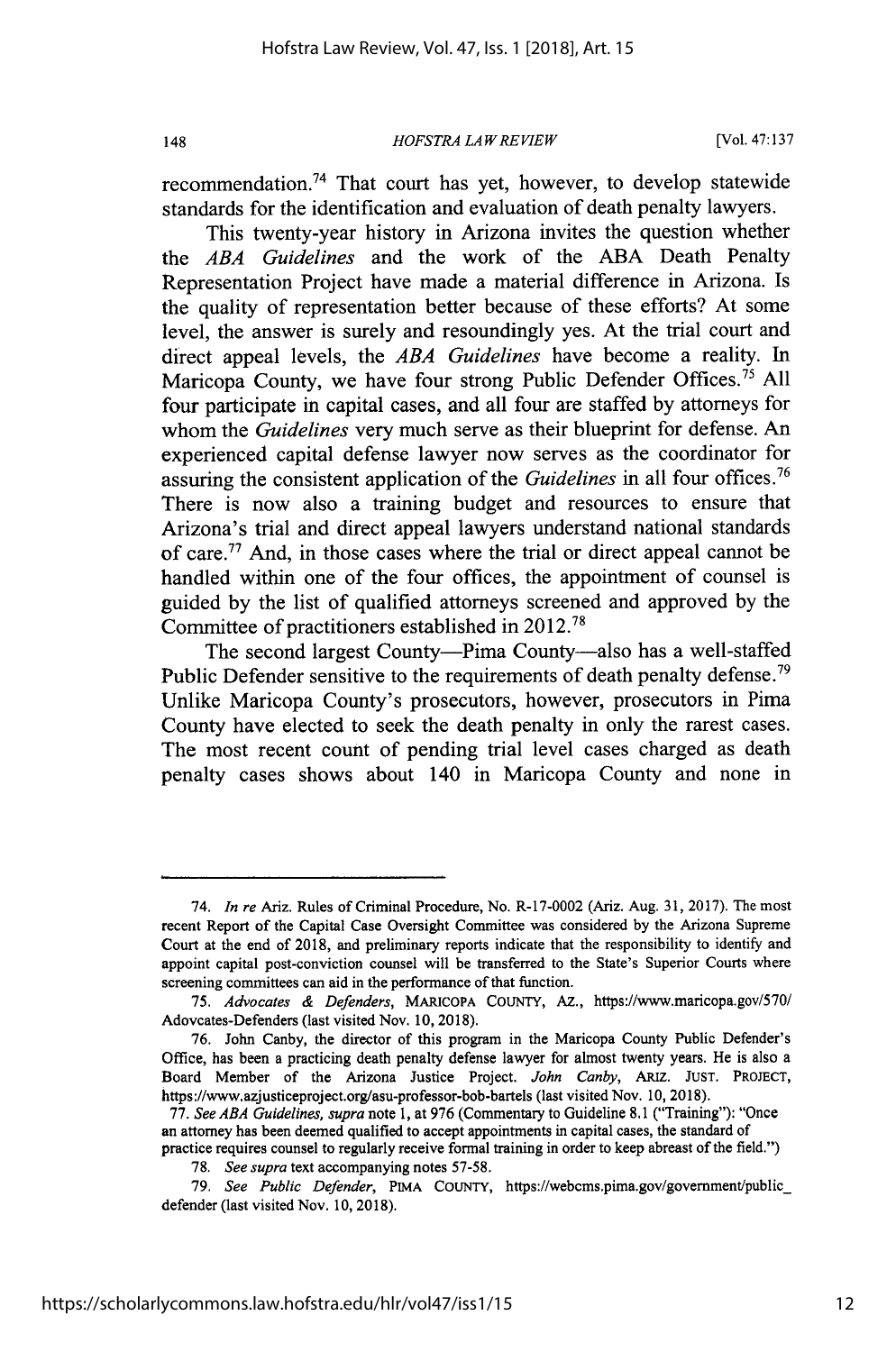#### *THE ARIZONA EXPERIENCE*

149

Pima County.<sup>80</sup> The remaining more rural counties present unique local challenges.

The Arizona Capital Representation Project will be celebrating next year its thirtieth anniversary.<sup>81</sup> The staff in that office remains available to counsel any lawyer or team member in need of assistance and frequently sponsors or assists in capital training programs.<sup>82</sup> The ABA's 2003 *Guidelines* and the 2008 *Mitigation Guidelines* are a frequent focus of those trainings.

The *Guidelines* and the Criminal Rule embracing them in Arizona are also very much serving as the template at the federal habeas corpus level.<sup>83</sup> The Federal Public Defender's Capital Habeas Unit ("CHU") is one of the strongest such offices in the Federal Defender system. Central among the Arizona cases assigned to that office are those cases in which the trial level, direct appeal, and post-conviction representation fell below the standard of care articulated in the *ABA Guidelines.* Thanks to the United States Supreme Court decision in *Martinez v. Ryan,* the ineffectiveness of many of Arizona's post-conviction lawyers may be scrutinized and perhaps remedied by Guidelines-compliant teams of lawyers in the CHU.<sup>84</sup>

Finally, it is worth noting that many Arizona criminal court judges who were unfamiliar with capital cases have also benefited from the *ABA Guidelines.* In addition to performance guidelines for defense lawyers, the Guidelines contain important guidance for decision-makers about the necessary time, resources, and skills in an effective capital defense effort.

The remaining gap, however, is evident. The \$100 per hour rate for capital defense counsel established in the mid-1990s has not been increased.<sup>85</sup> Despite several recommendations, the rate has remained

<sup>80.</sup> *Jurisdiction in Need: Arizona,* AM. BAR ASS'N (Oct. 11, 2018), https://www.americanbar.org/groups/committees/death\_penalty\_representation/project\_press/2009/s ummer/jurisdiction in needarizona (stating that there are "approximately 140 death penalty cases pending at the trial court in Maricopa County"). *But* see Michael Kiefer, *In Dissent, Arizona Appeals Court Judge Calls Death Penalty Unconstitutional,* ARIz. REPUBLIC (Aug. 19, 2018, 6:00 AM), https://www.azcentral.com/story/news/local/arizona/2018/08/19/jason-bush-lawrencewinthrop-death-penalty-arizona-supreme-court-constitutionality/1025124002. *See generally Capital Case Oversight Committee: Draft Minutes,* ARIZ. COURTs (Aug. 17, 2018), https://www.azcourts.gov/Portals/74/CCOC/Minutes/DraftMinutes081718CCOC.pdf?ver=2018-10-24-125606-713.

<sup>81.</sup> *Who We Are, supra* note 24.

<sup>82.</sup> **Id.**

<sup>83.</sup> ARiZ. R. CRIM. P. 6.8(a)(5).

<sup>84.</sup> Martinez v. Ryan, 566 U.S. 1, 17 (2012); *see* E-mail from Dale Baich, *supra* note 70.

<sup>85.</sup> *See* ARIz. REV. STAT. ANN. § 13-4041(F) (2014). The 200 hour limitation has not been enforced in several years, but the rate has remained unchanged.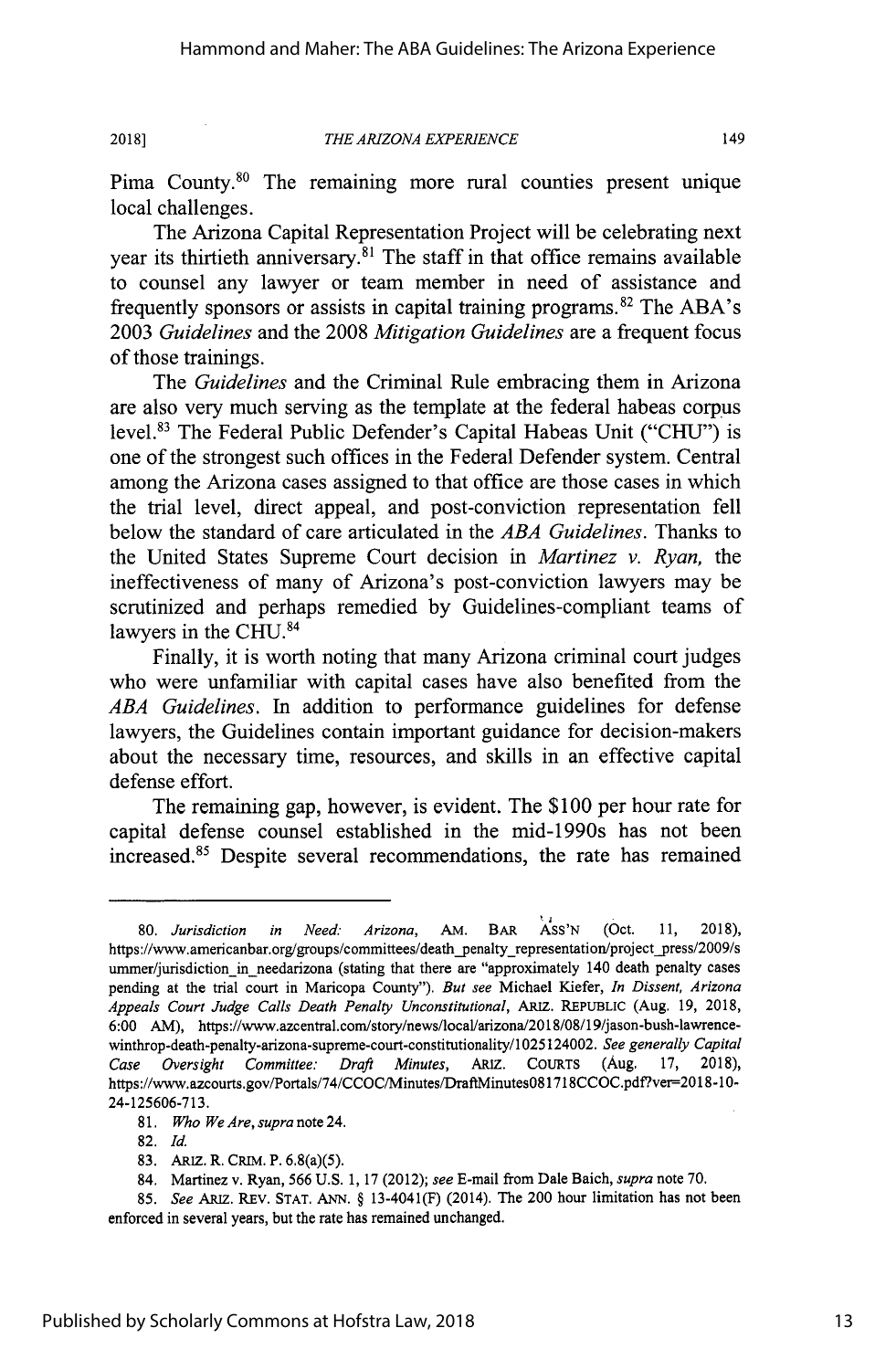*HOFSTRA LA W REVIEW*

[Vol. **47:137**

unchanged for now twenty years.<sup>86</sup> Also unchanged is the process for selecting post-conviction capital counsel. That role remains in the hands of the staff at the Supreme Court, unaided **by** any selection or review committee.<sup>87</sup> Arizona, even with the significant efforts of the ABA Death Penalty Representation Project, has not been able to assure that those appointed **by** the Supreme Court to handle capital post-conviction cases will have the training and experience-to say nothing of the resources—to represent clients at this level. Statewide, according to the most recent report of the Supreme Court, there are more than sixty-five pending post-conviction cases.<sup>88</sup> More than half of the State's death row population have cases pending today at this level of review.<sup>89</sup> What these cases have in common are lawyers who are entirely dependent on **funding** from the counties--dependent on jurisdictions for the appointment of investigators, mitigation specialists, mental health consultants, and experts.<sup>90</sup> The problem is intensified in those cases in which the trial lawyers and sometimes the trial judge did not believe that the **ABA's** *Guidelines* should have been applied.

Arizona death penalty defendants whose cases have been tried over the twenty years have often come to see the benefits of the *ABA Guidelines* only well after their trials and direct appeals. **A** hypothetical example might help describe the issue.<sup>91</sup> A defendant was charged with the violent rape and murder of a child. The trial team conducted an inadequate mitigation investigation. They ignored the *Guidelines'* emphasis on securing the assistance of mental health experts. The defendant's participation in the crime was confirmed **by** biological and

**<sup>86.</sup>** The Capital Case Oversight Commission created **by** Janet Napolitano became the Arizona Supreme Court's Capital Oversight Committee. *See* **CAPITAL CASE** OVERSIGHT COMM., *supra* note 44, at **11;** *supra* text accompanying note **29.** That Committee, populated with members of the prosecutorial and defense communities as well as **by** judges from the most populous counties, has received requests for increases in the compensation of capital defenders numerous times, but until very recently the Arizona Supreme Court has never acted on those requests. *See* **CAPITAL CASE** OVERSIGHT COMM., *supra* note 44, at **19.** It has done so uniformly without an explanation or statement of reasons. The same rate has remained in place now for twenty years. *See* REV. **STAT. §** 13-4041(F). That may have changed with the very latest presentation **by** the Oversight Committee to the Arizona Supreme Court. It now appears that the court is prepared to join others in recommending that the Legislature amend Section 13-4041 to authorize higher hourly rates. (As of the printing of this Issue of the *Hofstra Law Review,* that proposal had yet to be formally confirmed.)

**<sup>87.</sup>** *See* REV. **STAT. §** 13-4041(B); AM. BAR ASS'N, *supra* note 47, at **171.**

**<sup>88.</sup>** *Capital Case Oversight Committee: Draft Minutes, supra* note **80,** at 1-2.

**<sup>89.</sup>** *Id.* at 2.

**<sup>90.</sup>** As noted *supra* note **8,** this model is simply inconsistent with the *ABA Guidelines.*

**<sup>91.</sup>** The facts recounted in these final paragraphs are taken from a pending capital postconviction case. At the request of counsel, the authors have agreed to present this as a hypothetical case. It is certainly illustrative of the history of death penalty litigation in Arizona.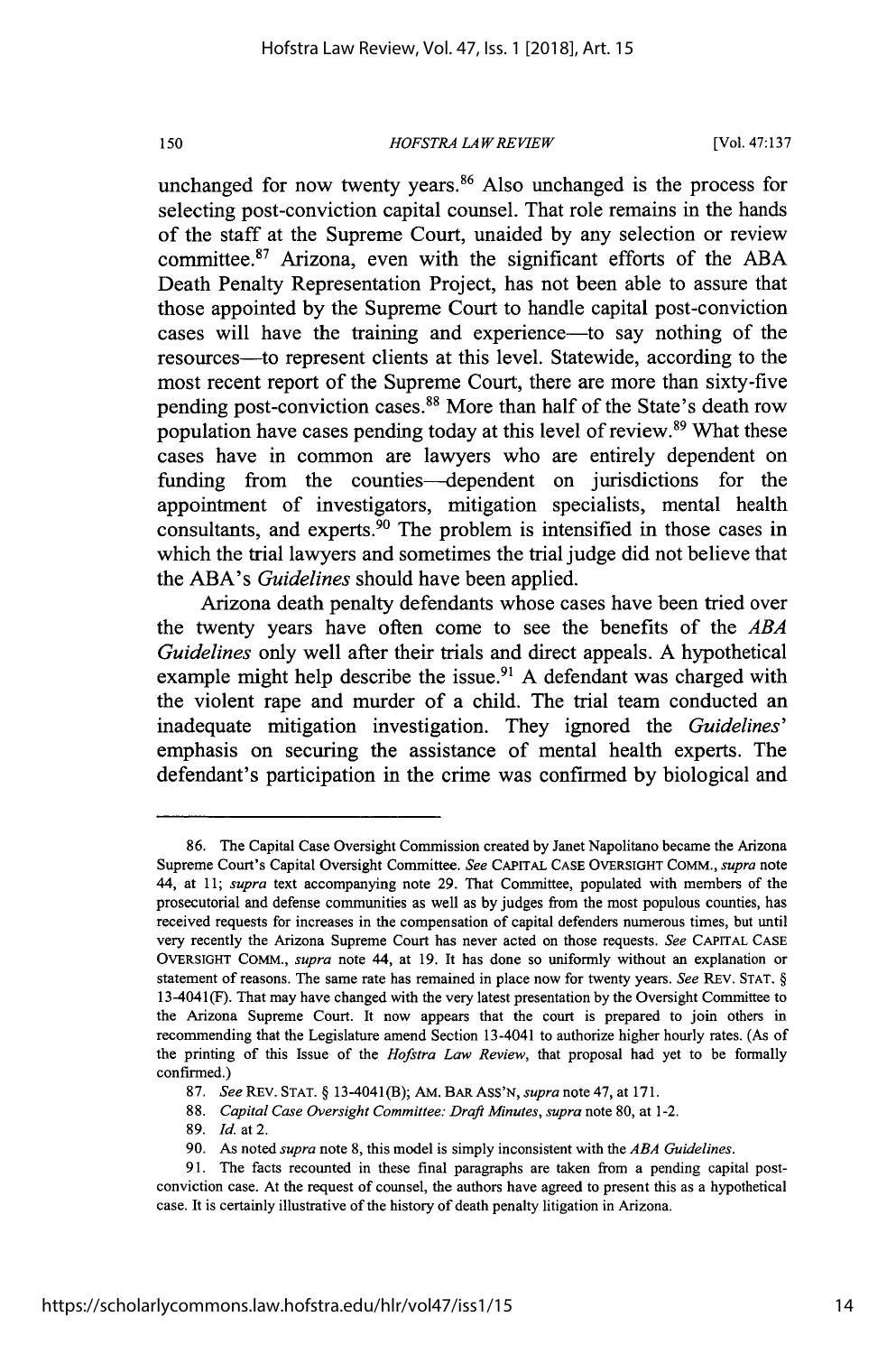#### *THE ARIZONA EXPERIENCE*

151

physical evidence. He was convicted and sentenced to death. The direct appeal counsel never met with the client and offered no reasons why he should not be sentenced to death. On direct appeal, the Arizona Supreme Court had little difficulty concluding that the proof of factual guilt, coupled with virtual absence of meaningful mitigation, required affirmance.

Years later, during the post-conviction appeal and only after a thorough mitigation investigation was finally completed, it was discovered that the prisoner was very seriously mentally ill. Ironically, this man's case had been one of the very few assigned to the Statewide Post-Conviction Office during that office's short existence—one of the few places where a Guideline-compliant approach was likely to be pursued. The mitigation investigation that was not undertaken before trial has now been done. The mental health professionals that have now been assembled have joined in what appears to be the unanimous consensus that the death row prisoner was seriously mentally ill at the time of the crime. Is it too late? Will principles of finality and the rules governing preclusion of issues not raised at trial or on direct appeal now prevent a court from righting this wrong?

There is little doubt in this hypothetical case, and in numerous others among Arizona's population of capital cases, that had the *Guidelines* been followed from the outset, this man would not have resided for the last one and a half decades on death row. We are, to be sure, better today for the ABA's involvement in securing the amendment to our criminal rules. We are certainly better in Maricopa County where the ABA's encouragement led to the creation of a system for assuring competent trial and direct appeal lawyers. It is the hope of the authors of this Article that the optimistic spirit that has energized the ABA to do all it has done in Arizona will continue to be a voice for the important work that remains.